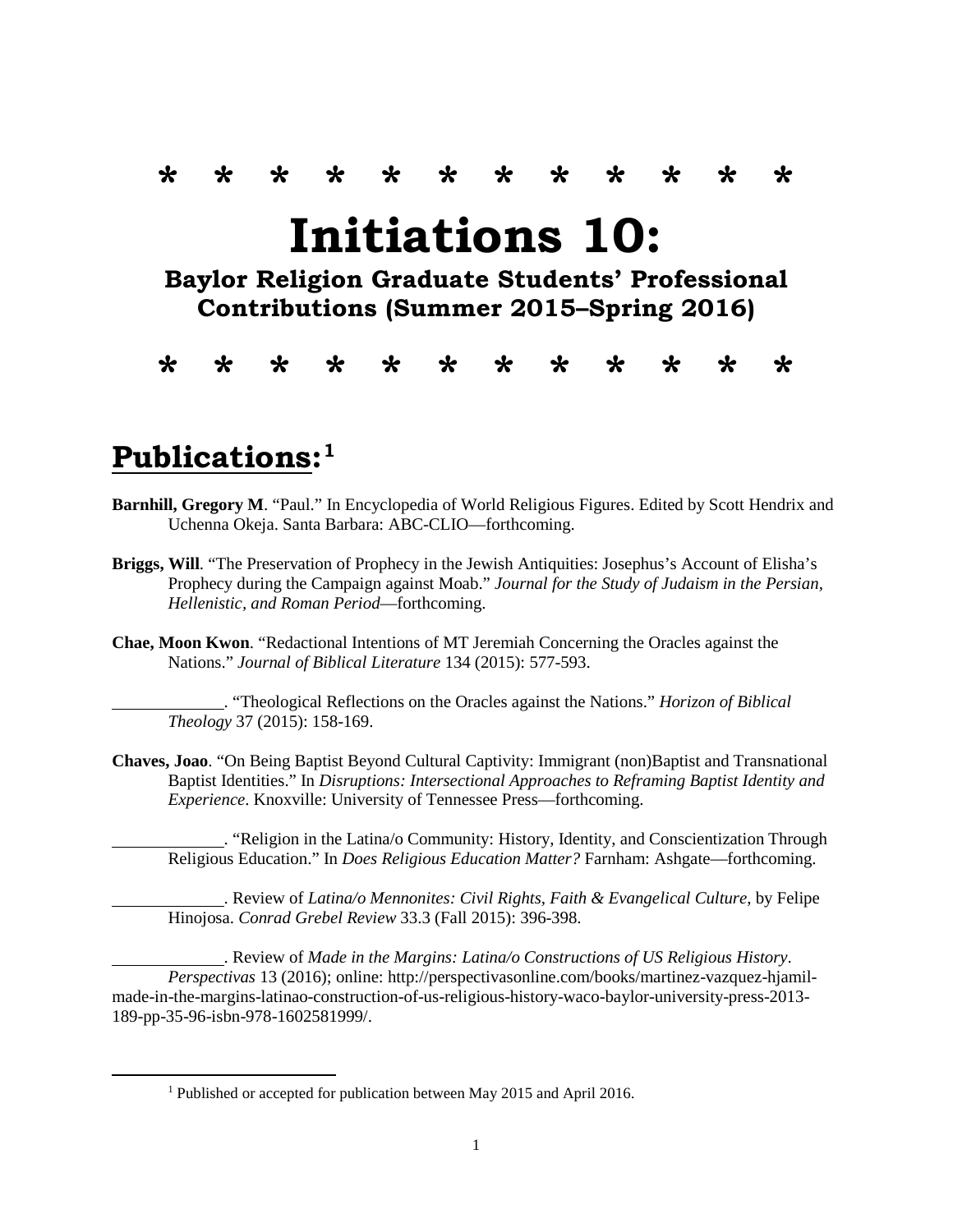. Review of *The Politics of Jesús: A Hispanic Political Theology*, by Miguel de la Torre. *Christian Scholar's Review*—forthcoming.

**Cramer, David C.** "A Field Guide to Christian Nonviolence: There are different ways to understand the gospel's call to peace—and that's a good thing," *Sojourners Magazine* 45.1 (January 1, 2016),  $31-35.$ 

. "How to Talk about the Afterlife (If You Must): Ten Theses to Guide Debates among Traditionalists, Conditionalists, and Universalists," in *A Consuming Passion: Essays on Hell and Immortality in Honor of Edward Fudge*, ed. Christopher M. Date and Ron Highfield, 323–37. Eugene, OR: Pickwick Publications, 2015.

. "Marriage, Singleness, and the Family (of God): A Sermon," *Priscilla Papers* 30.1 (Winter 2016): 16–19.

. "Yearning to Breathe Free: Churches on the U.S.-Mexico border are making a statement about immigration—by working together to meet humanitarian need," *Sojourners Magazine* 44.5 (May 1, 2015), 35–38.

. Review of *Approaching the End: Eschatological Reflections on Church, Politics, and Life*, by Stanley Hauerwas. *Political Theology* 16.6 (2015): 583–84.

. Review of *Baylor at the Crossroads: Memoirs of a Provost*, by Donald D. Schmeltekopf. *Christian Century* – forthcoming.

. Review of *Fight: A Christian Case for Non-violence*, by Preston Sprinkle with Andrew Rillera. *Mennonite Quarterly Review* – forthcoming.

. Review of *Hauerwas: A (Very) Critical Introduction*, by Nicholas M. Healy. *Wesleyan Theological Journal* 50.2 (2015): 250–52.

. Review of *John Howard Yoder: Radical Theologian*, ed. J. Denny Weaver. *Mennonite Quarterly Review* – forthcoming.

. Review of *Reconsidering Arminius: Beyond the Reformed and Wesleyan Divide*, ed. Keith D. Stanglin et al. *Trinity Journal* – forthcoming.

**Hays, Nathan**. Review of *From the Maccabees to the Mishnah* (3rd ed), by Shaye J. D. Cohen. *Review and Expositor* 112 (2015): 627-628.

. Review of *What They Don't Tell You: A Survivor's Guide to Biblical Studies* (2nd ed), by Michael Joseph Brown. *Review and Expositor*—forthcoming.

**Hays, Rebecca Poe**. "Sing Me a Parable of Zion: Isaiah's Vineyard (5:1-7) and Its Relation to the 'Daughter Zion' Tradition." *Journal of Biblical Literature*—forthcoming.

. "Trauma, Remembrance, and Healing: The Meeting of Wisdom and History in Psalm 78." *Journal for the Study of the Old Testament*—forthcoming.

**Howell, Jenny**. "Pedagogical Practices: Lessons from Augustine of Hippo." In *Stewards of the Academy:*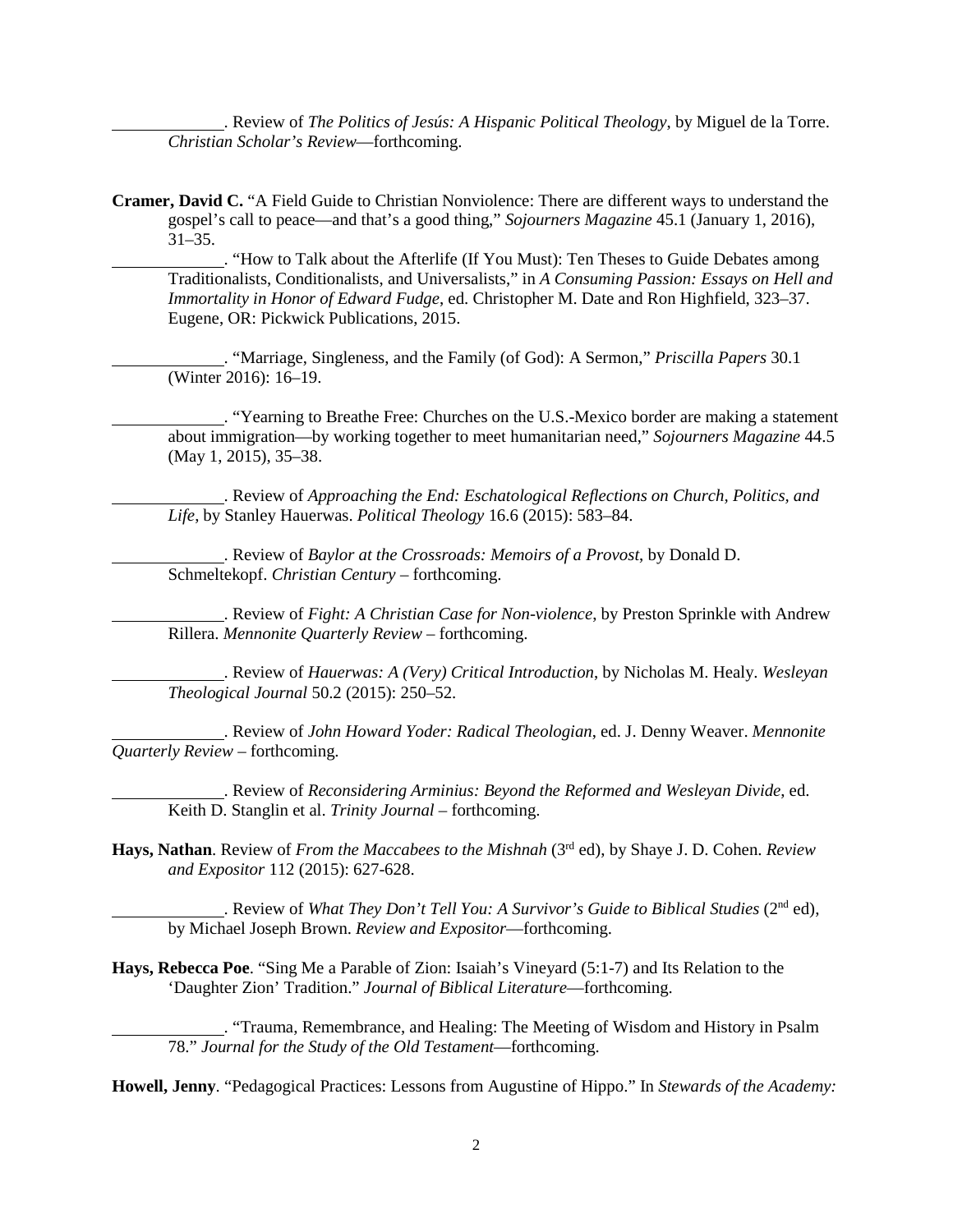*Christian Thought and the Academic Life*. Edited by **Jenny Howell** and Laine Scales. Basingstoke: Palgrave—forthcoming.

**Kim, Andrew**. "Bernard Ramm's Scientific Approach to Theology." *Perspectives on Science and Christian Faith*—forthcoming.

. Review of *The Exiled Generations: Legacies of the Southern Baptist Convention Holy War*, edited by Carl L. Kell. *Baptist History and Heritage*—forthcoming.

- **King, Justin**. "Rhetorical Chain-Link Construction and the Relationship between Romans 7:1-6 and 7:7- 8:39: Additional Evidence for Assessing the Argument of Romans 7-8 and the Identity of the Infamous 'I'." *Journal for the Study of the New Testament*—forthcoming.
- **Lysen, Laura**. "Vicious Sorrow: The Roots of a 'Spiritual' Sin in the *Summa Theologiae*." *Studies in Christian Ethics* 29.4 (2016)—forthcoming.
- **Millay, Thomas**. "Classical Greek Sculpture in *The Concept of Anxiety*." *Acta Kierkegaardiana VII: Kierkegaard and Classical Greek Thought*—forthcoming.

. "Septuagint *Figura*: Assessing the Contribution of Richard B. Hays." *Scottish Journal of Theology*—forthcoming.

. Review of *For the Unity of All: Contributions to the Theological Dialogue between East and West*, by John Panteleimon Manoussakis. *Stone-Campbell Journal*—forthcoming.

. Review of *Treasure in Heaven: The Holy Poor in Early Christianity*, by Peter Brown. *Stone-Campbell Journal*—forthcoming.

. Review of *The Work of Theology*, by Stanley Hauerwas. *Stone-Campbell Journal* 18.2 (2015): 266-269.

**Moore, Chris**. "Outliving the Gang: The Selective, Civil, and Religious Memory of Confederate Generals Jerome and Felix Robertson in Independence, Waco, and Beyond." In *Slavery, Civil War, and Freedom: Texas Baptists in the Civil War Era*. Baton Rouge: Louisiana State University Press—forthcoming.

. Review of *In Subjection: Church Discipline in the Early American South, 1760-1830*, by Jessica Madison. *Baptist History and Heritage Journal* 50.3 (Fall 2015): 69-70.

**Morgan, Brandon**. "The Efficacy of Salvation in the Allegorical Reading of Scripture—Learning from Origen." *Logos: A Journal of Catholic Thought and Culture* 18.3 (2015): 151-171.

. "The Lordship of Christ and the Gathering of the Church: Hauerwas' Debts to the 1948 Barth-Niebuhr Exchange." *Conrad Grebel Review* 33.1 (2015): 49-71.

- **Morgan, Brandon** and Jonathan Tran. "*Exitus et Reditus* in Marriage: Mad Men vs Hollywood Remarriage Comedies." In *"The Universe is Indifferent": Theology Philosophy and* Mad Men. Edited by Ann Duncan and Jacob Goodson. Eugene: Cascade—forthcoming.
- **Orr, Tim**. "Jünker Jorg on Patmos: Luther's Experience of Exile in the Wartburg." *Church History and Religious Culture* 95.4 (2015): 435-456.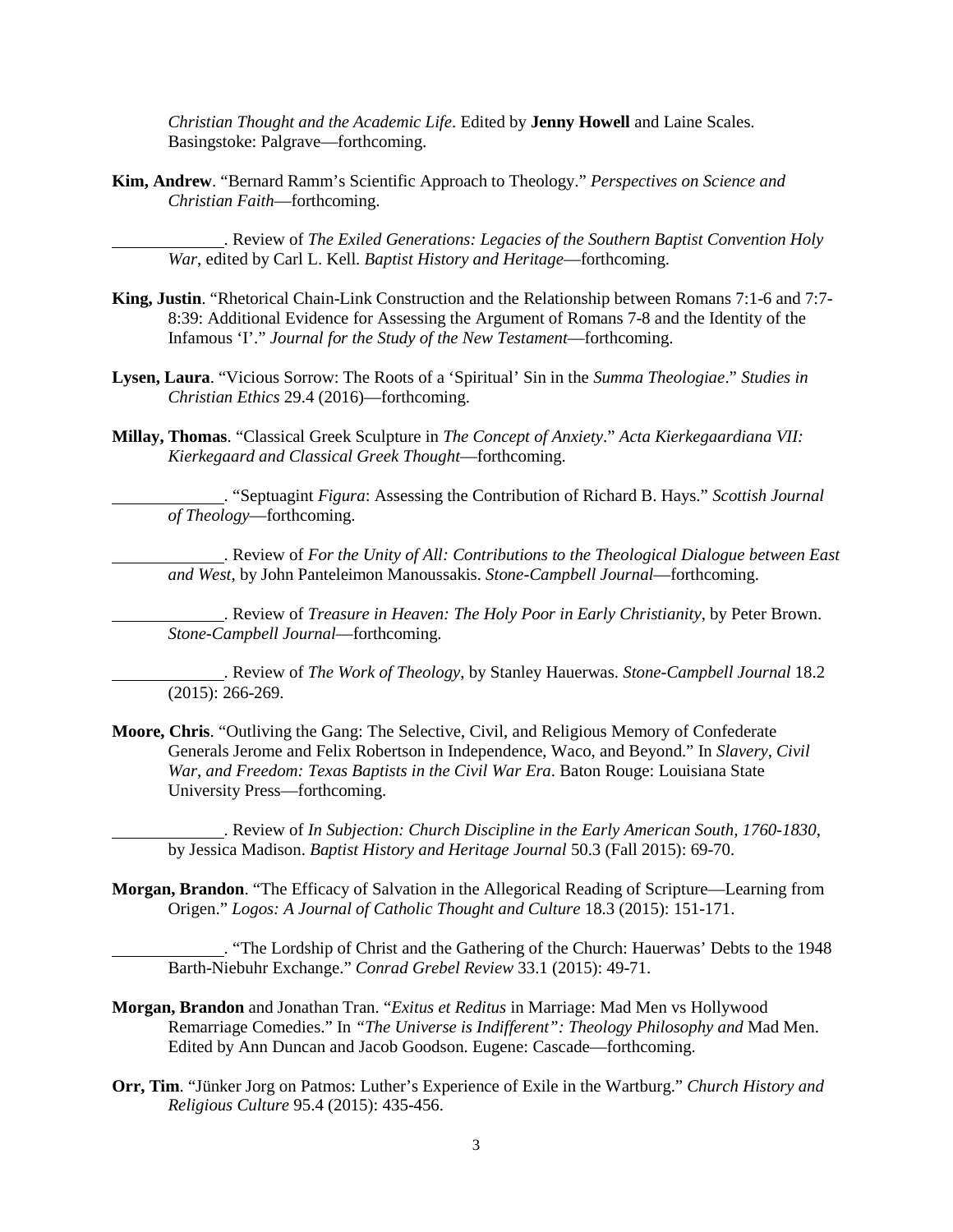. Review of *Experiencing Exile: Huguenot Refugees in the Dutch Republic, 1680-1700*, by David Van Der Linden. *The Sixteenth Century Journal* XLVI.4 (2015): 1074-1075.

. Review of *Exile and Religious Identity*, edited by Jesse Spohnholz and Gary K. Waite. *The Sixteenth Century Journal* XLVI.2 (2015): 416-417.

- **Parker, B. J**., **Rebecca Poe Hays**, and **Nicholas Werse**. "Evangelical Fight Clubs and the Power of Religious Metaphor." In *God and Popular Culture: A Behind-the-Scenes Look at the Entertainment Industry's Most Influential Figures*. Edited by Stephen Murray and Aimee Upjohn Light. Santa Barbara: Praeger, 2015: 41-54.
- **Rowan Fannin, Jordan**. "The Promise and Temptation of Allegory: Reading the Possibility of Pilgrimage in (Baptist) Bunyan and (Catholic) O'Conner." *American Baptist Quarterly* 33.3-4 (2014): 267-289.

. Review of *Attending the Wounds on Christ's Body: Teresa's Scriptural Vision*, by Elizabeth Newman. *Perspectives in Religious Studies* 42.4 (2015): 410-411.

- **Ryan, Scott C**. "Journeying in Hope: Paul's Letter to the Romans and John Bunyan's *The Pilgrim's Progress* and *The Holy War* in Conversation." *American Baptist Quarterly* 33.3-4 (2016): 298- 318.
- **Ryan, Scott C**. and Bruce W. Longenecker. "Presenting the Pauline Voice: An Appreciation of the Letter to the Laodiceans." *New Testament Studies* 62.1 (2016): 136-148.
- **Toombs, Rachel**. Review of *The Mystery of God: Theology for Knowing the Unknowable*, by Steven D. Boyer and Christopher A. Hall. *Trinity Journal* 36 (Fall 2015): 310-312.
- **Trozzo, Lindsey**. "Elevated Christology and Elusive Ethics in the Fourth Gospel." In *Johannine Christology*. Edited by Stanley E. Porter and Andrew W. Pitts. Leiden: Brill—forthcoming.

. "Genre and Moral Utility: An Approach to Johannine Ethics in Light of Plutarch's *Lives*." In *Johannine Ethics: The Moral World of the Gospel and Epistles of John*. Edited by Sherry Brown and Christopher W. Skinner. Minneapolis: Fortress—forthcoming.

. Review of *A Journey Round John: Tradition, Interpretation, and Context in the Fourth Gospel*, by Wendy E. S. North. *Religious Studies Review*—forthcoming.

. Review of *Aposynagogos and the Historical Jesus in John: Rethinking the Historicity of the Johannine Expulsion Passages*, by Jonathan Bernier. *Perspectives in Religious Studies* forthcoming.

. Review of *Gnosticism, Docetism, and the Judaisms of the First Century: The Search for the Wider Context of Johannine Literature and Why It Matters*, by Urban C. Von Wahlde. New York: T&T Clark. *Perspectives in Religious Studies*—forthcoming.

. Review of *Gospel of John as Genre Mosaic*, edited by Kasper Larsen. Göttingen: Vandenhoeck & Ruprecht—forthcoming.

. Review of *John: A Commentary*, by Marianne Meye Thompson. *Religious Studies*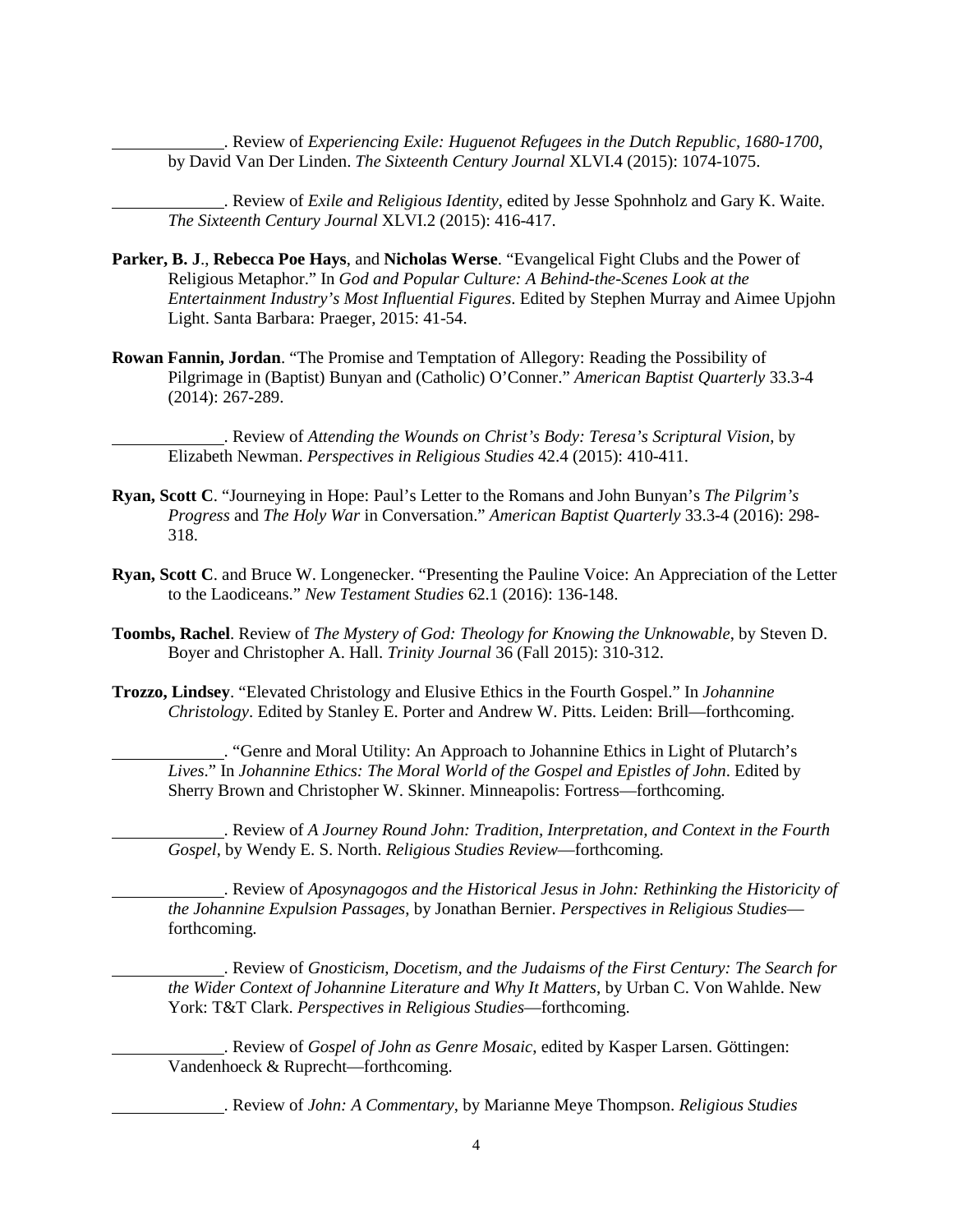*Review*—forthcoming.

. Review of *The Gospel of John and Christian Origins*, by John Ashton. *Perspectives in Religious Studies*—forthcoming.

- **Webb, Natalie**. "Powers and Protection in Pompeii and Paul: The Apotropaic Function of the Cross in the Letter to the Galatians." In *Early Christianity in Pompeian Light: People, Texts, Situations*. Edited by Bruce Longenecker. Minneapolis: Fortress—forthcoming.
- **Werse, Nicholas R**. "An Ugaritic Exorcism Incantation: KTU 1.169. Introduction and Translation." In *Spirit Possession around the World: Possession, Communion, and Demon Expulsion Across Cultures*. Edited by Joe Laycock. Santa Barbara: ABC-CLIO, 2015: 13-15.

. "Apocalypticism and War, Jewish," "Ashur," and "Defeat of Sisera by Deborah." In *War and Religion: An Encyclopedia of Faith and Conflict*. Edited by Timothy Demy and Jeffrey Shaw. Santa Barbara: ABC-CLIO—forthcoming.

. "Crime and Punishment: A Semiotic Analysis of Judgment in Obadiah." In *Obadiah*. Edited by Bob Becking. Sheffield: Phoenix Press—forthcoming.

. "Glossolalia," "Xenoglossy," "Loudun Possessions," "Marie des Vallées," and "Martha Brossier." In *Spirit Possession around the World: Possession, Communion, and Demon Expulsion Across Cultures*. Edited by Joe Laycock. Santa Barbara: ABC-CLIO, 2015: 52-53, 109, 137-138, 218-221.

. "Isaiah." *In The World's Greatest Religious Leaders: How Religious Figures Helped Shape World History*. Edited by Scott Hendrix and Uchenna Okeja. Santa Barbara: ABC-CLIO forthcoming.

. "Newman, John Henry," "Manna from Heaven," Long Life," "Desert," and "Creation ex nihilo." In *Miracles through History: An Encyclopedia of Supernatural and Divine Events*. Edited by Patrick Hayes. Santa Barbara: ABC-CLIO—forthcoming.

. "Second Temple Jewish Literary Traditions in 2 Peter." *Catholic Biblical Quarterly* 78 (2016): 111-130.

. Review of *Die Anderen im Spiegel: Israels Auseinandersetzung mit den Völkern in den Büchern Nahum, Zefanja, Abadja, und Joel*, by Anselm C. Hagedorn. *Journal of Hebrew Scriptures*—forthcoming.

. Review of *What They Don't Tell You: A Survivor's Guide to Biblical Studies*, by Michael Joseph Brown. *Restoration Quarterly*—forthcoming.

**Werse, Nicholas R**. and **B. J. Parker**. "The Student's Practical Guide to not Losing Your Soul." In *Graduate Study in the United States: Surviving and Succeeding*. Edited by Chris McMaster and Caterina Murphy. New York: Peter Lang, 2016: 129-138.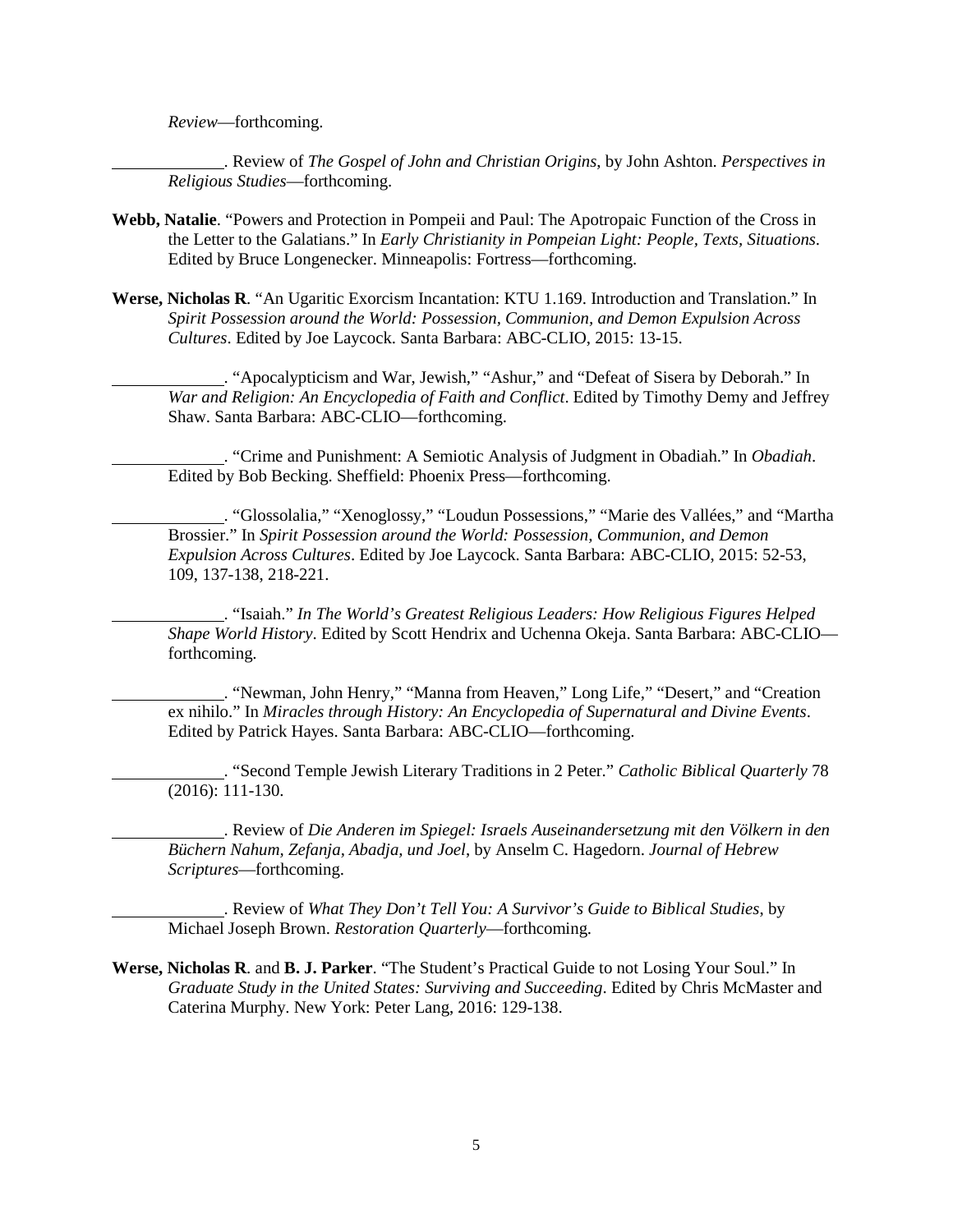## **\* \* \* \* \* \***

## **Presentations[:2](#page-5-0)**

**Bailey, Jeremiah**. "A Diptych of Destruction: The Watchers and The Men of Sodom in Second Temple Judaism and in Jude." *SBL*.

. "The Light of the World: Jesus as Eschatological High Priest in the Gospel of John." *SWCRS*.

**Ballard, Libby**. "Choosing Between Moses and Abraham: A Rhetorical Analysis of Mic 7:14-20." *SBL*.

**Barnhill, Gregory M.** "If One of the Unbelievers Invites You': A Hypothetical Dining Scenario in Paul's Corinth." *North Texas Colloquium on Biblical Studies*. Fort Worth, TX, October 24, 2015.

. "The Paradox of Ecclesiology: A Theological Reading of First Corinthians 5." *NABPR*.

. "Reading Isaiah with Paul: Who are Mother Zion's Children?" *SBL*.

- **Barnhill, Gregory M**. and **Natalie Webb**. "*Tolle Lege*: *Nomina Sacra* and Reader's Aids in Early Christian Manuscripts." *Houston University Theology Conference*. Houston, TX, February 26, 2016.
- **Briggs, Will**. "A Different Kind of Fluff Essay: Physiognomy, Rhetoric, and Characterization in the Parable of the Sheep and the Goats (Matt 15:31-46)." *SWCRS*.

. "Jesus and Judith Herman: Trauma in the Markan Community and the Evangelist's Response." *CTCR*.

. "Structure and Satire in Embedded Poetry: The Psalm of Jonah in its Narrative Context." *NABPR*.

. "The Textualization of Prophecy: The Lachish Letters in Light of Evidence from Mari, Nineveh, and Literacy in Judah." *SBL*.

- **Brobst-Renaud, Amanda**. "The Prodigal, the Miser, and their Patron: The Parable of the Prodigal Family." *SWCRS*.
- **Chae, Moon Kwon**. "The Elevation of the Sabbath by the Holiness Writers: The Juxtaposition of the Sabbath with the Sanctuary and Its Further Development in Relation to the Holy Land and People." *SBL*.

<span id="page-5-0"></span> <sup>2</sup> In the following list, *AAR* refers to the American Academy of Religion Annual Meeting held in Atlanta, GA, November 21–24, 2015; *CTCR* refers to the Central Texas Colloquium on Religion Research Conference at Seminary of the Southwest, Austin, TX, February 20, 2016; *NABPR* refers to The National Association of Baptist Professors of Religion Annual Meeting at Campbell University, Raleigh, NC, May 18–20, 2015; *SBL* refers to the Society of Biblical Literature Annual Meeting held in Atlanta, GA, November 21–24, 2015; and *SWCRS* refers to the Southwest Commission on Religious Studies meeting held in Irving, TX, March 11-13, 2015.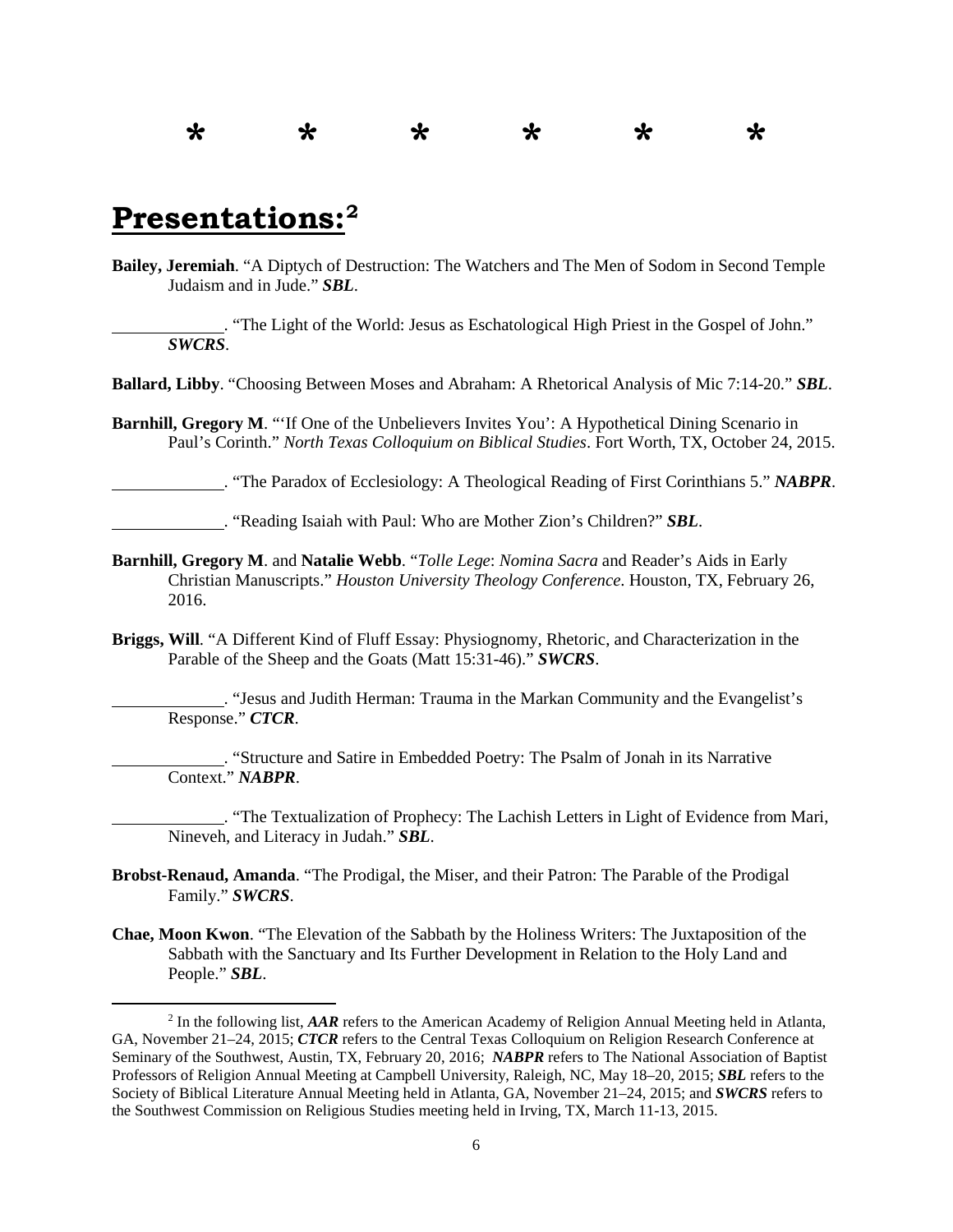. "Foreign Prophet Balaam: Understanding Balaam Tradition in the Exilic and Post-Exilic Theological Context." *NABPR*.

**Chaves, Joao**. "Brazilian Baptists in the U.S.: Towards a Transnational History." *Commission for Historical Studies of the Church in Latin America*. Chicago, IL, April 3, 2016.

. "Brazilian Pentecostals and Global Typologies: A Dialogue with James Hunter's Paradigms of Engagement." *Association for the Sociology of Religion*. Chicago, IL, August 22, 2015.

. "Religion in the Latina/o Community: History, Identity, and Conscientization Through Religious Education." *NABPR*.

. "The Walking-Talking-Smiling-Writing Dead: Questions About Zombies, Competition, and the Academic Measurement of Excellent." *AAR*.

. "Worship, Ritual, and Violence in Brazil: Neo-Pentecostal Gatherings and the Mystical Legitimation of Religious Intolerance." *Society for Pentecostal Studies*. San Dimas, CA, March 12, 2016.

- **Cramer, David C.** "Unnatural Selection: A Lament for My College and Denomination over Their Failure to Evolve Together." *Houston Baptist University 5th Annual Philosophy Conference*. Houston, TX, September 18, 2015.
- **Cramer, David C.**, **Jenny Howell**, and **Jordan Rowan Fannin**. "Writing in Community: How a Writing Group Can Enhance Your Thesis or Dissertation." *AAR*.

**Crawford, Mathew**. "Stanley Hauerwas and Stanley Cavell: Community and Isolation." *SWCRS*.

**Crocker, Lacy**. "A Violent Invitation to Zion: Psalm 76." *SWCRS*.

. "The *Chaoskampf* Motif and the King of Mount Zion: Isaiah 42." **SBL**.

. "Concepts of Space in Temples: Windows in the First Temple (1 Kings 6:4)." *NABPR*.

**Davis, Tyler**. "Hegelian Messianism in Recent Political Theology." *SWCRS*.

. "Life Beyond Lynch Law: Imagining the Human and Utopia in Sutton Griggs' *Imperium in Imperio*." *Princeton University Program in American Studies Graduate Student Conference*. Princeton, NJ, March 25, 2016.

**Duncan, John**. "'No Little Disturbance': Reading Acts 19:23-27 alongside the Material Remains from Ephesus and Pompeii." *SWCRS*.

**Hays, Nathan**. "Canaanites and Judeans in the Polemical Rhetoric of Isaiah 56-66." *CTCR*.

. "Education and Anti-Babylonian Polemic in Isaiah 54." *NABPR*.

. "Greater than Jacob: The Johannine Community and the Samaritans in Dialogue." *SWCRS*.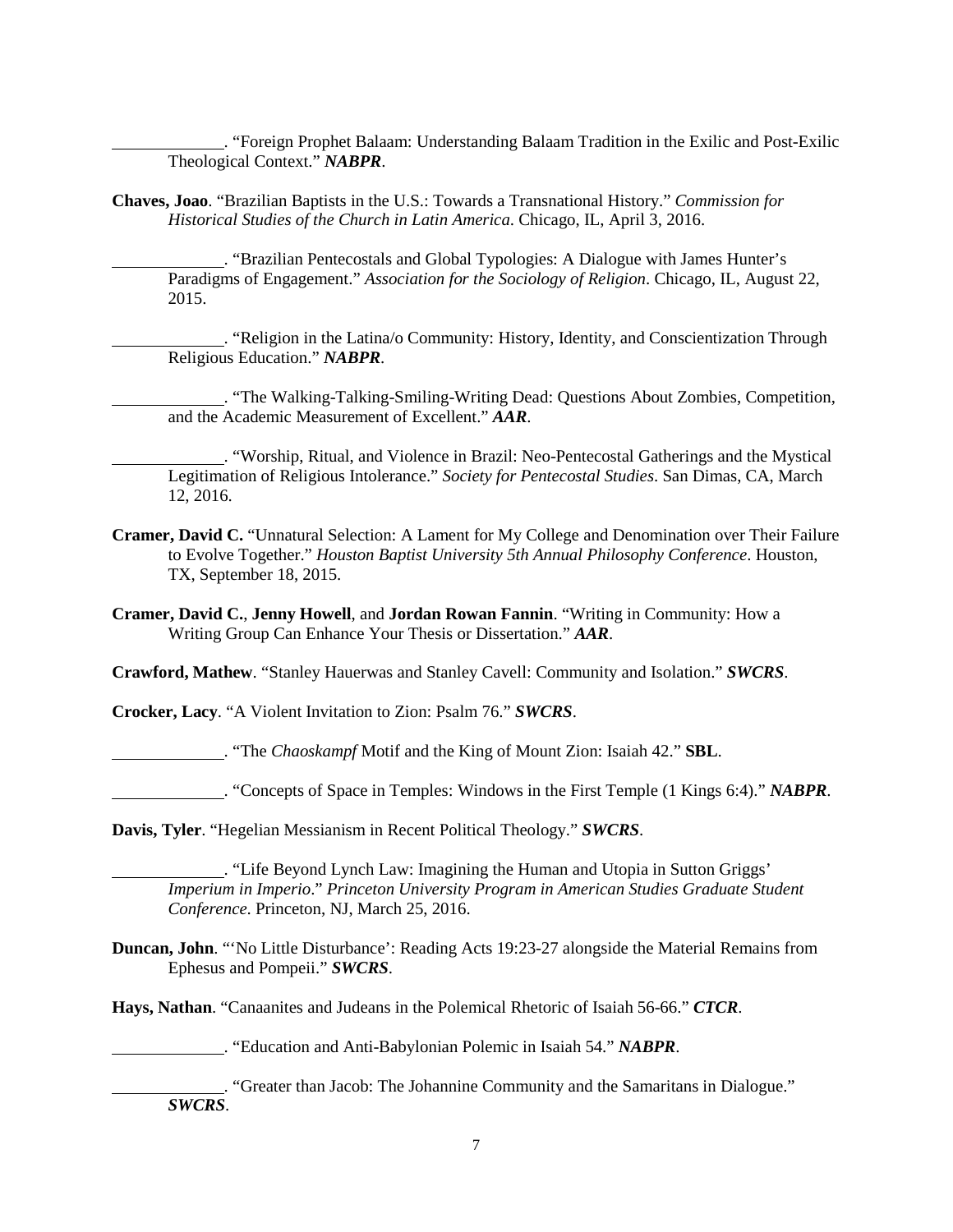. "What Hath Babylon to Do with Jerusalem? Isaiah 54:13 in Light of the Contrast between Lady Babylon and Lady Zion." *SBL*.

**Hays, Rebecca Poe**. "A Few New Faces: A Study of Characterization in the Song of the Vineyard (Isa 5:1-7) and the Parable of the Wicked Tenants (Mark 12:1-12)." *SWCRS*.

. "Ezekiel and the Search for Reliable Reorientation: The Conflict of Wisdom and Prophecy in the Exilic Period." *NABPR*.

. "To Comfort the Afflicted or to Afflict the Comfortable? The Prophetic Tradition and the Audience of James." *CTCR*.

. "Trauma, Remembrance, and Healing: The Pastoral Effect of Joining the Wisdom Tradition and Historical Reflection in Psalm 78." *SBL*.

- **Kim, Andrew**. "A Test of Wills: William Patten's Teaching of Evolution at Dartmouth and the Response of William Jennings Bryan." *SWCRS*.
- **Krause, Nicholas J**. "Equity in Calvin's Political Thought." *American Society of Church History*. Edmonton, AB, April 9, 2016.

. "Politics and Dispossession: Rowan Williams on Hegel, Pluralism, and Public Life." *SWCRS*.

**Lysen, Laura**. "Losing and Gaining (and Losing?) the World: Kierkegaard and the Incommensurable In/Finite." *SWCRS*.

. "Why Die: Calvin, the 'Wretched Man,' and the Early Reformation." *American Society of Church History*. Edmonton, AB, April 9, 2016.

**Maine, Bryan C**. "Original sin and the Children of the Heathen: The Influence of Zwingli on Early Anabaptism." *Sixteenth Century Studies Conference*. Vancouver, BC, October, 2015.

. "Parents as Educators on the Eve of the Reformation: Richard Whitford and his *A werke for houshoulders* (1530)." *American Society of Church History*. Atlanta, GA, January, 2016.

**Millay, Thomas**. "An American Pneumatology: Walter Scott's *Discourse on the Holy Spirit* in Context." *Stone-Campbell Journal Conference*. Johnson City, TN, April 1, 2016.

. "Future of Ethics, Future of Hegel: Reflections on Willis Jenkins and Catherine Malabou." *SWCRS*.

. "Preaching in the Subjective: On Kierkegaard's Homiletical Hypotheticals." *NABPR*.

**Moore, Chris**. "Confederate Hagiography: J. William Jones's Vision for the Postwar South." *NABPR*.

. "For Queen and Congregation: Robert Browne's Hate-Love Relationship with the Established Church." *SWCRS*.

**Morgan, Brandon**. "Materiality in Excess: Toward a Theological Aesthetics of Bodily Life in Elizabeth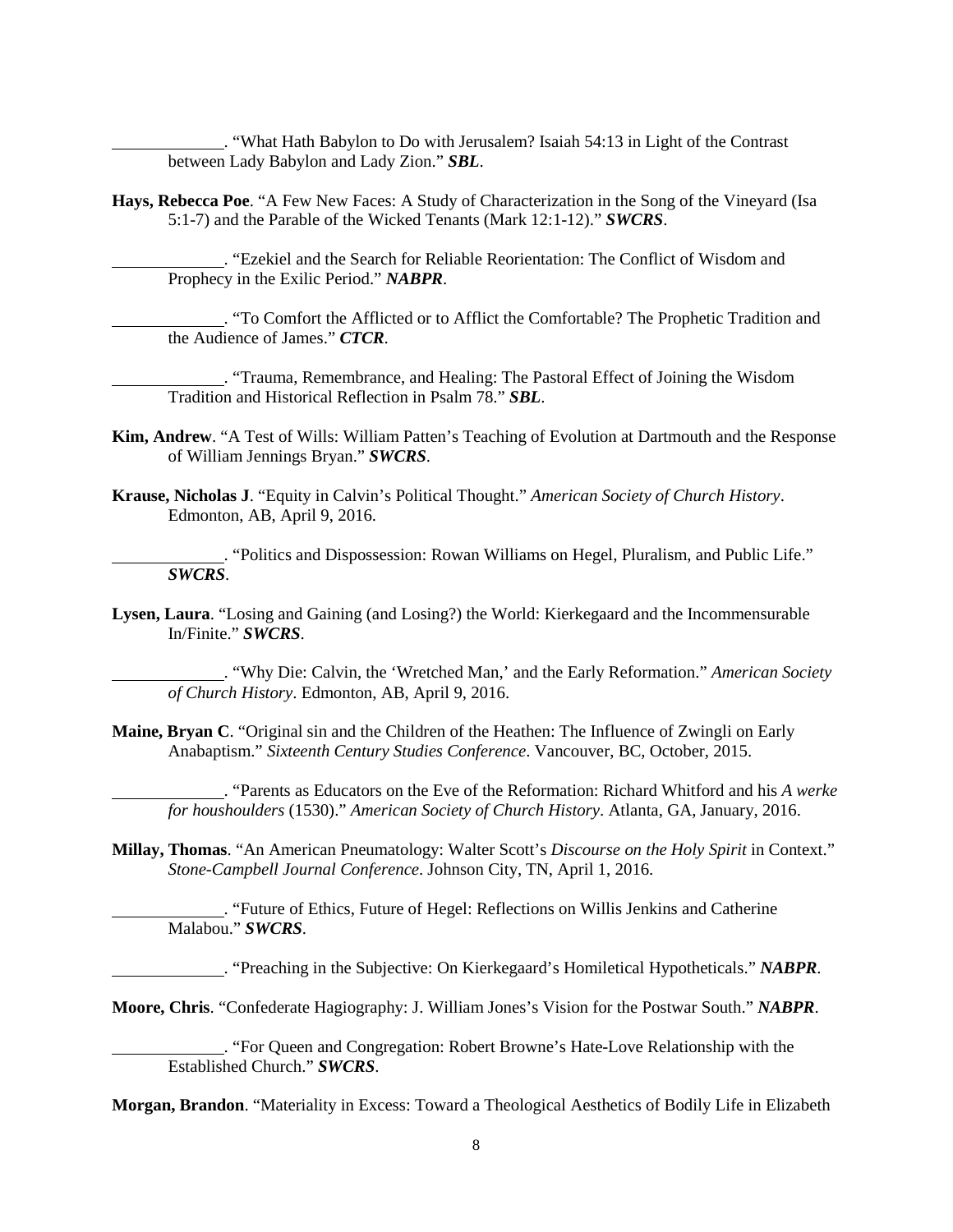Grosz and Rowan Williams." *AAR*.

- **Moudry, Susan**. "Abhorrence, Appreciation, or Perhaps a Little of Both: Mr. Wesley's Commentary on Mr. Calvin." *AAR*.
- **Orr, Tim**. "The Legitimacy of Remaining: From Hus to Luther and the Decision not to Flee." *Refo500*. Leuven, Belgium, May, 2015.
- **Prather, Scott**. "Preaching the Penitent Sinner: Redacting Mary Magdalene for the Late Medieval English Parish." *The Sixteenth Century Society Conference*. Vancouver, BC, October 23, 2015.
- **Rowan Fannin, Jordan**. "The Promise and Temptation of Allegory: Reading the Possibilities of Pilgrimage in (Baptist) Bunyan and (Catholic) O'Conner." *Young Scholars in the Baptist Academy*. Regents Park, Oxford, July 15, 2015.
- **Ryan, Scott C**. "Apocalyptic Conflict and the Divine Warrior in the Letter to the Romans: An Inquiry into Paul's Use of a Motif." *SBL*.

. "Insecurity and the God of Hope: The Powers in Pompeii and Paul's Letter to the Romans." *NABPR*.

. "Journeying in Hope: Paul's Letter to the Romans and John Bunyan's *The Pilgrim's Progress* and *The Holy War* in Conversation." *Young Scholars in the Baptist Academy*. Regent's Park, Oxford, July 14, 2015.

**Scott, Kevin**. "'He Cannot Heal Your Sores': Identity, Rhetoric, and the Function of the ריפכ ןורהה in 4QpHos<sup>b</sup> and 4QpNah." *CTCR*.

. "Inner Biblical Allusion and the Unity of Zechariah 9-14." *North Texas Colloquium on Biblical Studies*. Fort Worth, TX, October 24, 2015.

- **Smith, Joshua Caleb**. "Portents of Destruction and Poisonous Devils: The Supernatural in Hermann Von Kerrsenbrock's *Narrative of the Anabaptist Madness*." *American Historical Association; American Society of Church History*. Atlanta, GA, January 9, 2015.
- **Strecker, Cody**. "*Der Begriff*: On the Usefulness of Hegel's Dialectical Logic for Christian Theology." *SWCRS*.

. "Faith, Rationalism, and Reason in Newman's Early Theological Writings." *Lumen Christi Institute Graduate Summer Seminar; The Thought of John Henry Newman*. Oxford, July 15, 2015.

**Toombs, Rachel**. "A Closer Kinship: David's Prayer in 2 Sam 7 and 1 Chr 17." *SBL*.

. "Sarah Coakley and the Distorted Self in Walker Percy's *Lancelot*." *Upper Midwest Regional AAR*. St. Paul, MN, April 2, 2016.

**Trozzo, Lindsey**. "Genre and Moral Utility: A Rhetorical Approach to Johannine Ethics in Light of Genre Participation." *SBL*.

**Webb, Natalie**. "A Historically Bankrupt Epistle? Rhetoric and History in the Epistle of Jude." *SBL*.